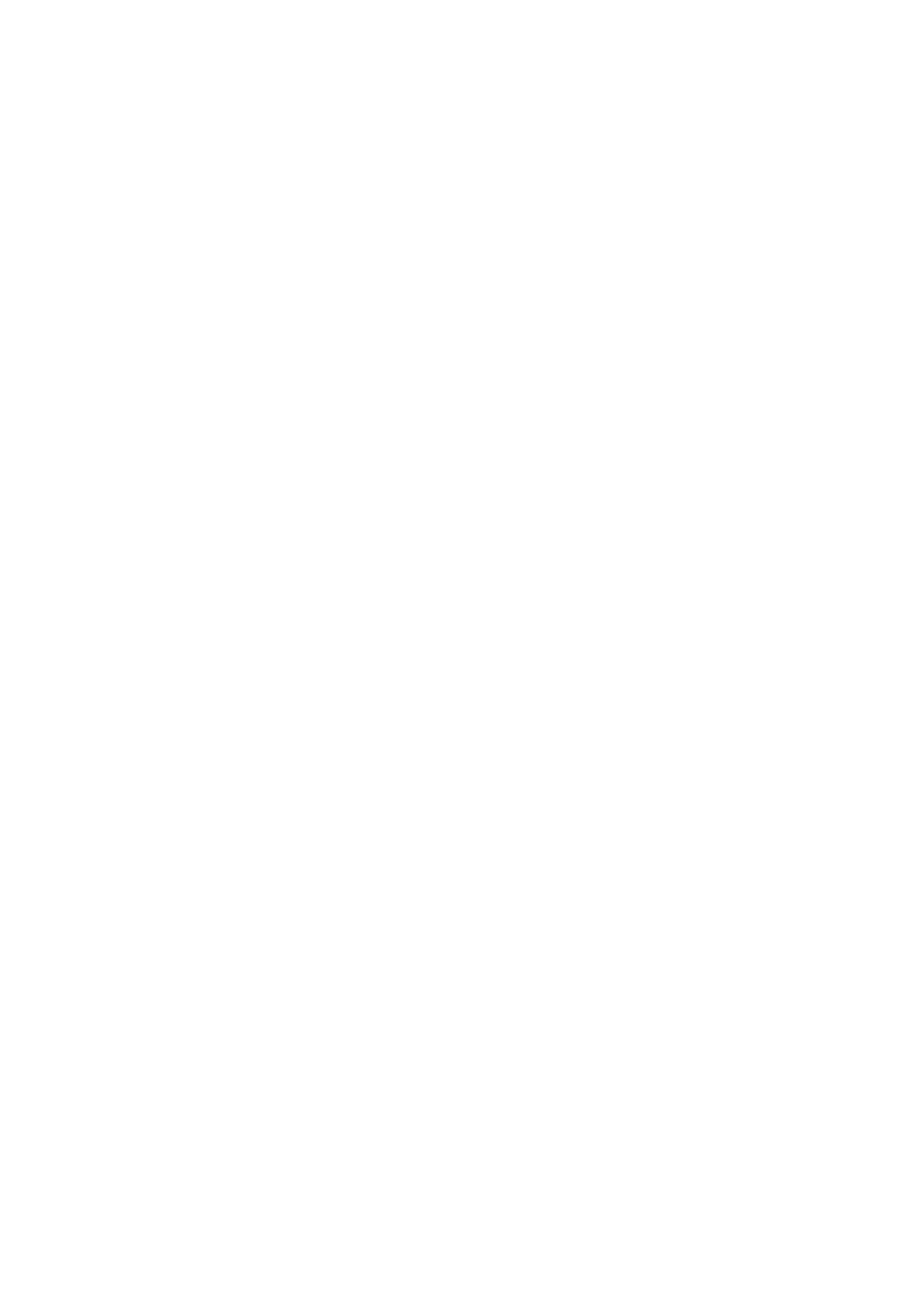



## **HEALTH AND SAFETY AT WORK ETC ACT 1977**

# **Index**

| <b>Section</b> |                                                                            |   |
|----------------|----------------------------------------------------------------------------|---|
|                | Application of UK legislation and codes of practice relating to health and |   |
|                |                                                                            |   |
| 2              |                                                                            |   |
| 3              |                                                                            |   |
| $\overline{4}$ |                                                                            |   |
|                | <b>ENDNOTES</b>                                                            | 9 |
|                | TABLE OF LEGISLATION HISTORY                                               | 9 |
|                | TABLE OF RENUMBERED PROVISIONS                                             | 9 |
|                | <b>TABLE OF ENDNOTE REFERENCES</b>                                         | 9 |

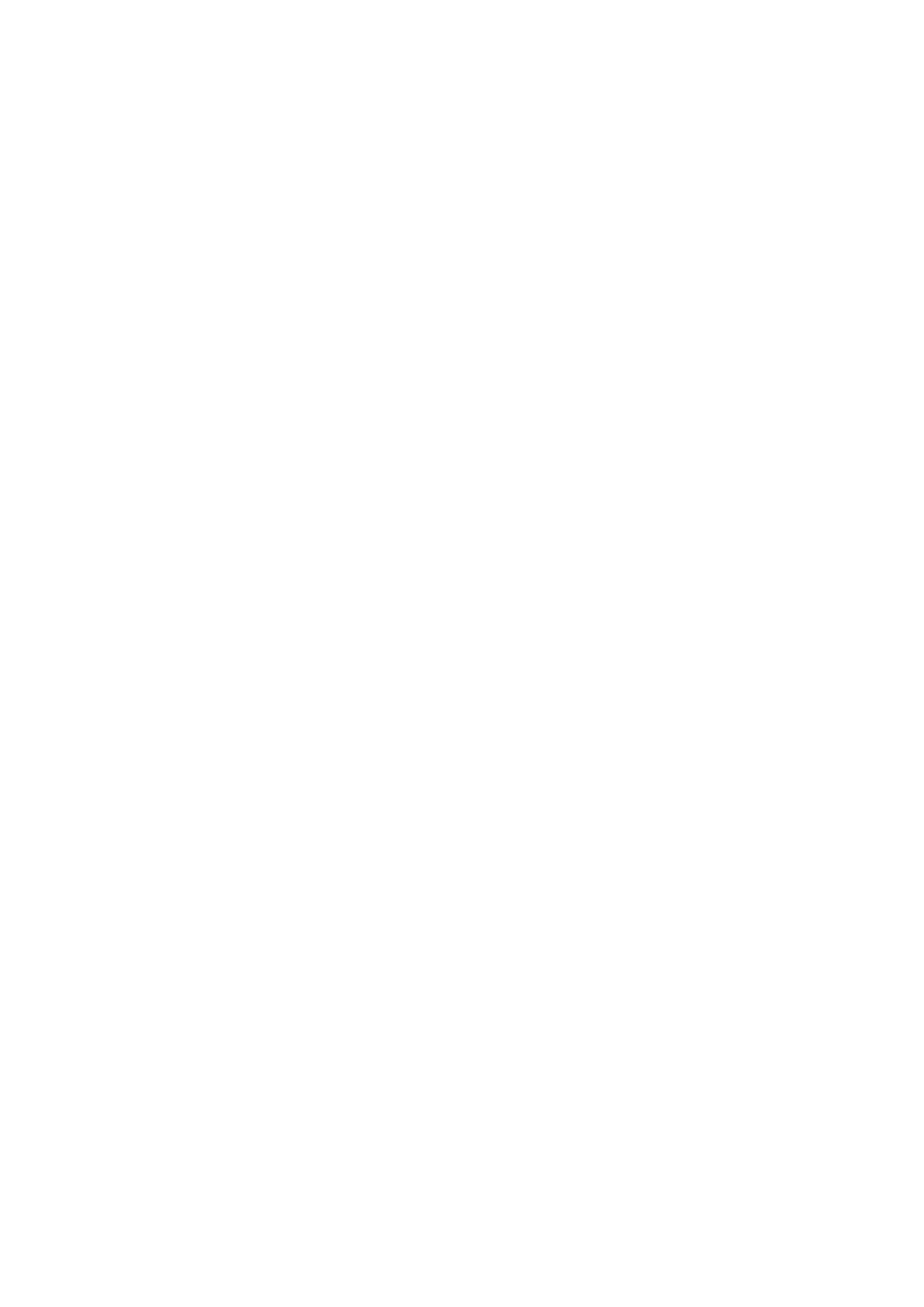

### **HEALTH AND SAFETY AT WORK ETC ACT 1977**

*Received Royal Assent: 17 January 1977 Passed: 15 February 1977 Commenced: 15 February 1977*

**AN ACT** to make better provision for health and safety in certain places; and for connected purposes.

#### <span id="page-4-0"></span>**1 Application of UK legislation and codes of practice relating to health and safety in places of work, etc**

- (1) Without prejudice to any power of the Department of Environment, Food and Agriculture (in this Act referred to as "**the Department**") to make rules or regulations under the Factories and Workshops Acts 1909 to 1939 or of any authority to make any public document under the *Gas Regulation Act 1995* or under the Dangerous Goods Acts 1928 and 1954, the Department may, subject to such modifications or adaptations, or both, as may be specified in the order, apply to the Island —
	- (a) any provision of Parts I and IV of the Health and Safety at Work etc. Act 1974 (an Act of Parliament);
	- (b) any regulations made under Part I of that Act;
	- (c) any code of practice approved and issued, or approved, by the Health and Safety Commission pursuant to section 16 of that Act;
	- (d) any regulations made under section 80 of that Act;
	- (e) any instrument of a legislative character made under any Act of Parliament mentioned in Schedule 1 to that Act;
	- (f) any regulations made, or having effect as if made, under section 18 of the Gas Act 1986 (an Act of Parliament);**<sup>1</sup>**
	- (g) section 43 of the said Act of 1986 in so far as it relates to any information or notice given, or claim made, for the purposes of any regulations referred to in paragraph (f) above which may be applied to the Island by an order under this subsection.**<sup>2</sup> <sup>3</sup>**
- (2) An order under subsection (1) above shall specify the places to which it applies.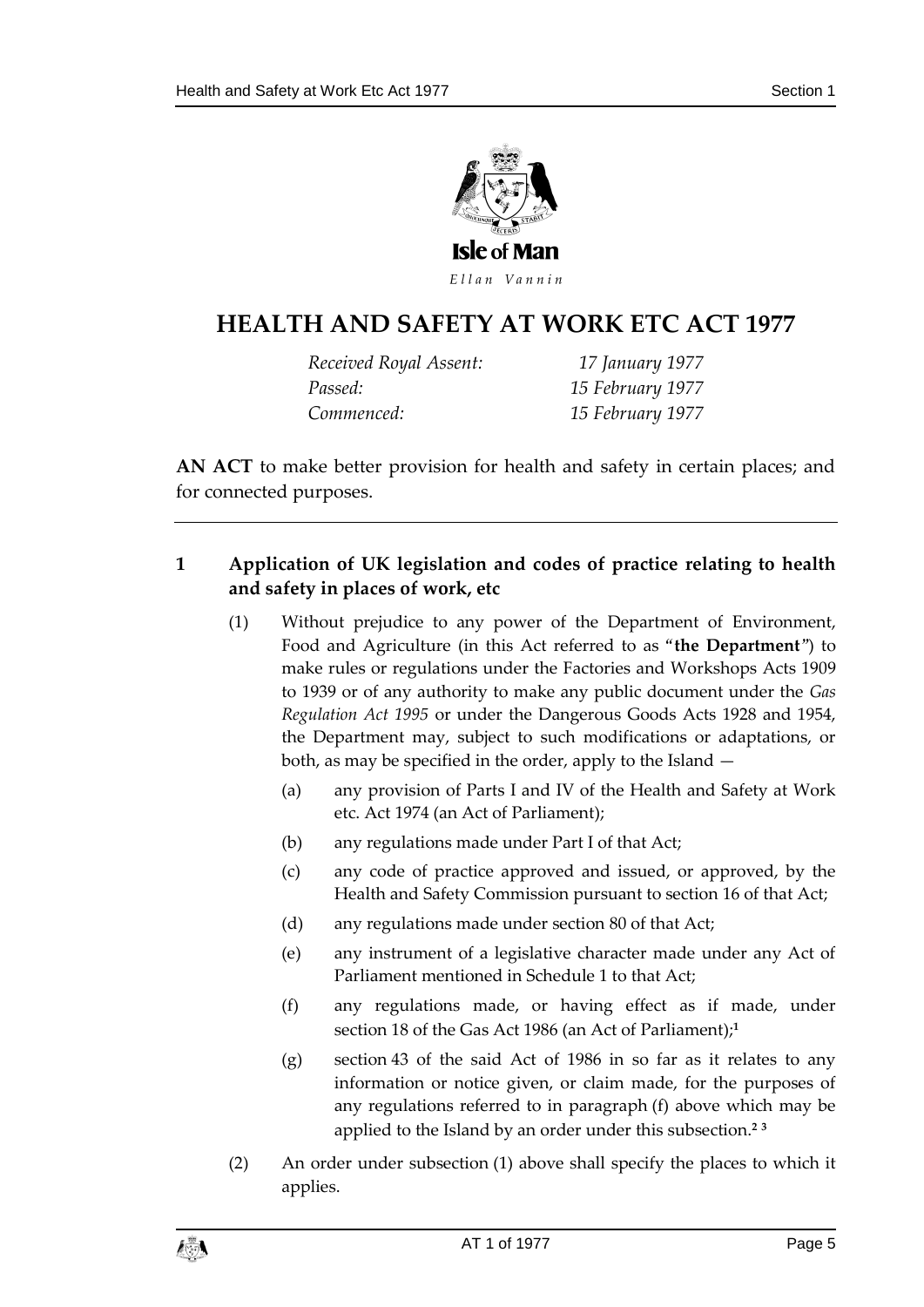- (3) Without prejudice to subsection (2) above, an order under subsection (1) above may provide for an examiner appointed by the Governor under section 20 of the said Gas Regulation Act<sup>1</sup> to exercise functions in relation to any regulations referred to in paragraph (f) of that subsection and applied by that order as if those regulations were incorporated in that Act.**<sup>4</sup>**
- (4) Before making an order under subsection (1) above, the Department shall have consultations with such organisations as it considers will represent interests which will be affected by the order.**<sup>5</sup>**
- (5) An order under subsection (1) above shall not have effect until it has been approved by Tynwald.
- (6) The Department shall, as soon as possible after an order has been made under subsection (1) above, cause copies of any legislation or code of practice applied to the Island by the order, as modified or adapted, or both, by the order, to be made available for purchase by the public at such price as may be approved by the Treasury, and no proceedings shall be brought against any person under or by virtue of the order in respect of any act done before this subsection has been complied with.**<sup>6</sup>**
- (7) A copy of any legislation or code of practice made available for purchase pursuant to subsection (6) above, purporting to have been prepared pursuant to that subsection, shall be admissible in evidence in all courts in the Island and shall, until the contrary is proved, be evidence of the contents thereof.

#### <span id="page-5-0"></span>**2 Expenses**

Any expenses incurred by the Department in the operation of this Act, or consequent on any order under section 1(1) of this Act, shall be defrayed out of money provided by Tynwald.**<sup>7</sup>**

#### <span id="page-5-1"></span>**3 Interpretation**

In this Act —

"**the Department**" has the meaning assigned to it by section 1(1) of this Act;**<sup>8</sup>**

"**legislation**" includes any instrument of a legislative character made under an Act of Parliament.

-



<sup>&</sup>lt;sup>1</sup> The reference to an examiner appointed by the Governor is a reference to section 20 of the Gas Regulation Act 1927. The Gas Regulation Act 1927 was repealed by the Gas Regulation Act 1995 Act. However, the Gas Regulation Act 1995 did not contain a consequential amendment to section 1(3) of the Health and Safety at Work Etc. Act 1977. Applying the rule in section 16 of the Interpretation Act 1976 (repeal and re-enactment), the reference to examiners under section 20 of the 1927 Act is to be read as a reference to competent and impartial persons approved by the Department under section 8(3) of the Gas Regulation Act 1995.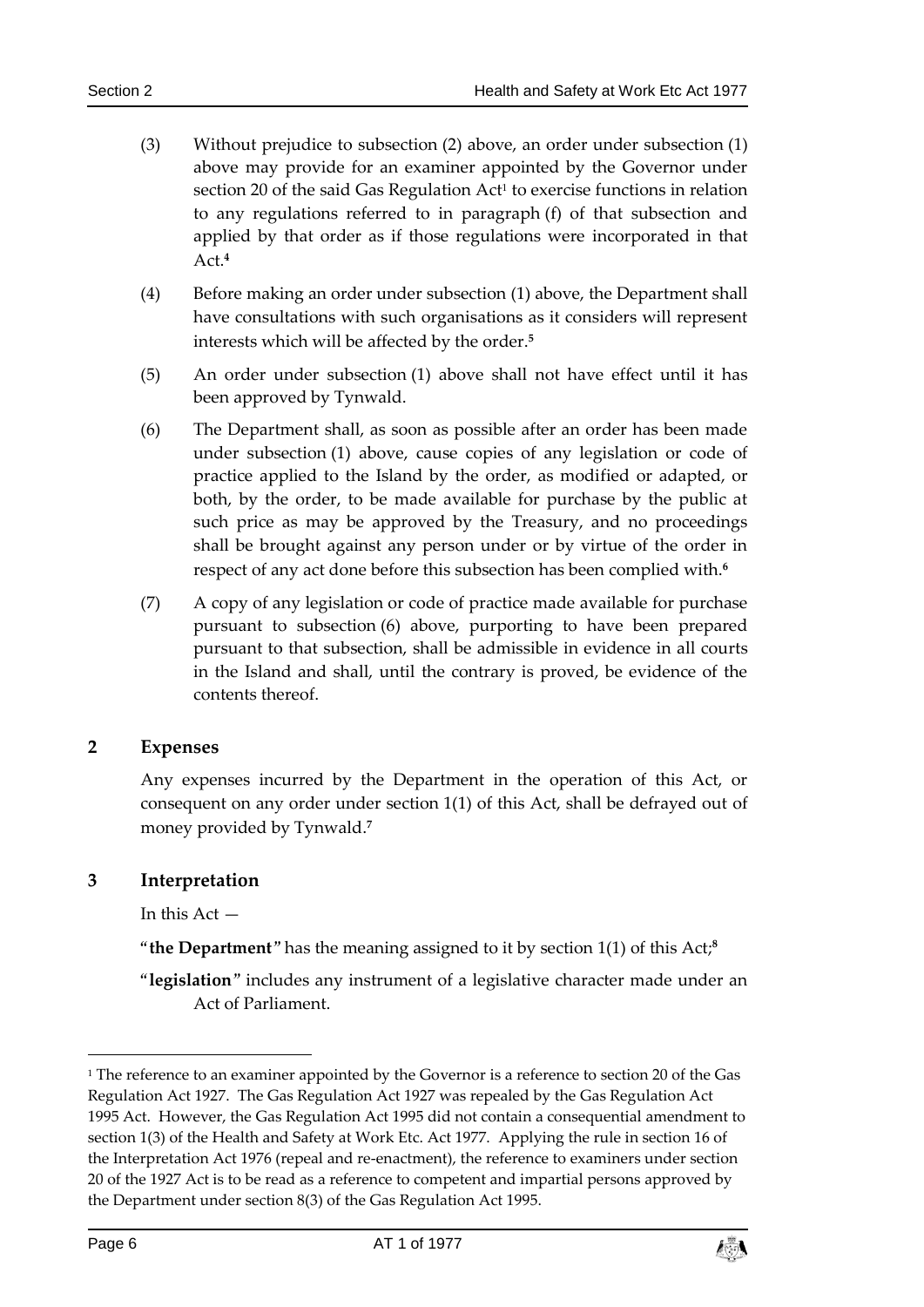#### <span id="page-6-0"></span>**4 Short title and commencement**

- (1) This Act may be cited as the Health and Safety at Work, Etc., Act 1977.
- (2) This Act shall come into operation when the Royal Assent thereto has been by the Governor announced to Tynwald and a certificate thereof has been signed by the Governor and the Speaker of the House of Keys.